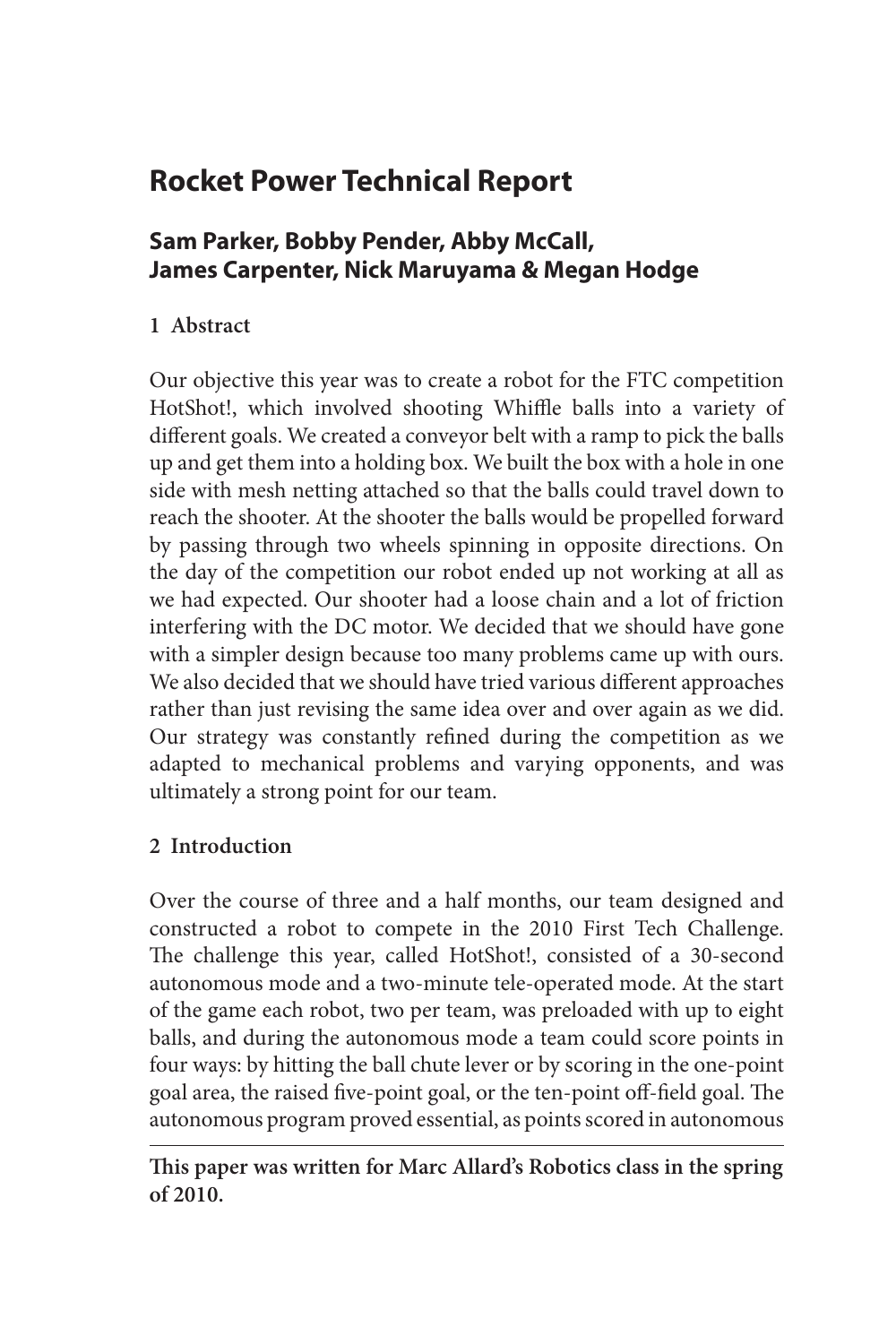mode were awarded double point value. The basic idea for our robot included the abilities to pick up the balls, store them, and consistently shoot them into the upper 5-point goal and the 10-point off-field goal. Our final design was only able to score in the one-point goal, but due to our consistency and our understanding of the importance of strategy, scouting, and defense, we had great success at the FTC Challenge.



**Figure 1:** *The robot at the competition*

- **3 Robot Overview**
- *3.1 Specifications*

Size: 17 in x 17 in x 16 in Weight: 15 pounds

Motors: 8 DC Motors

- 4 to power wheels in All-Wheel Drive
- 2 to power conveyor belt
- 1 to power shooter
- 1 to power spinning ball accelerator

Motor Controllers: 4 DC Motor Controllers Wheels: 6 Full-Size Wheels

- 4 for locomotion
- 2 for shooter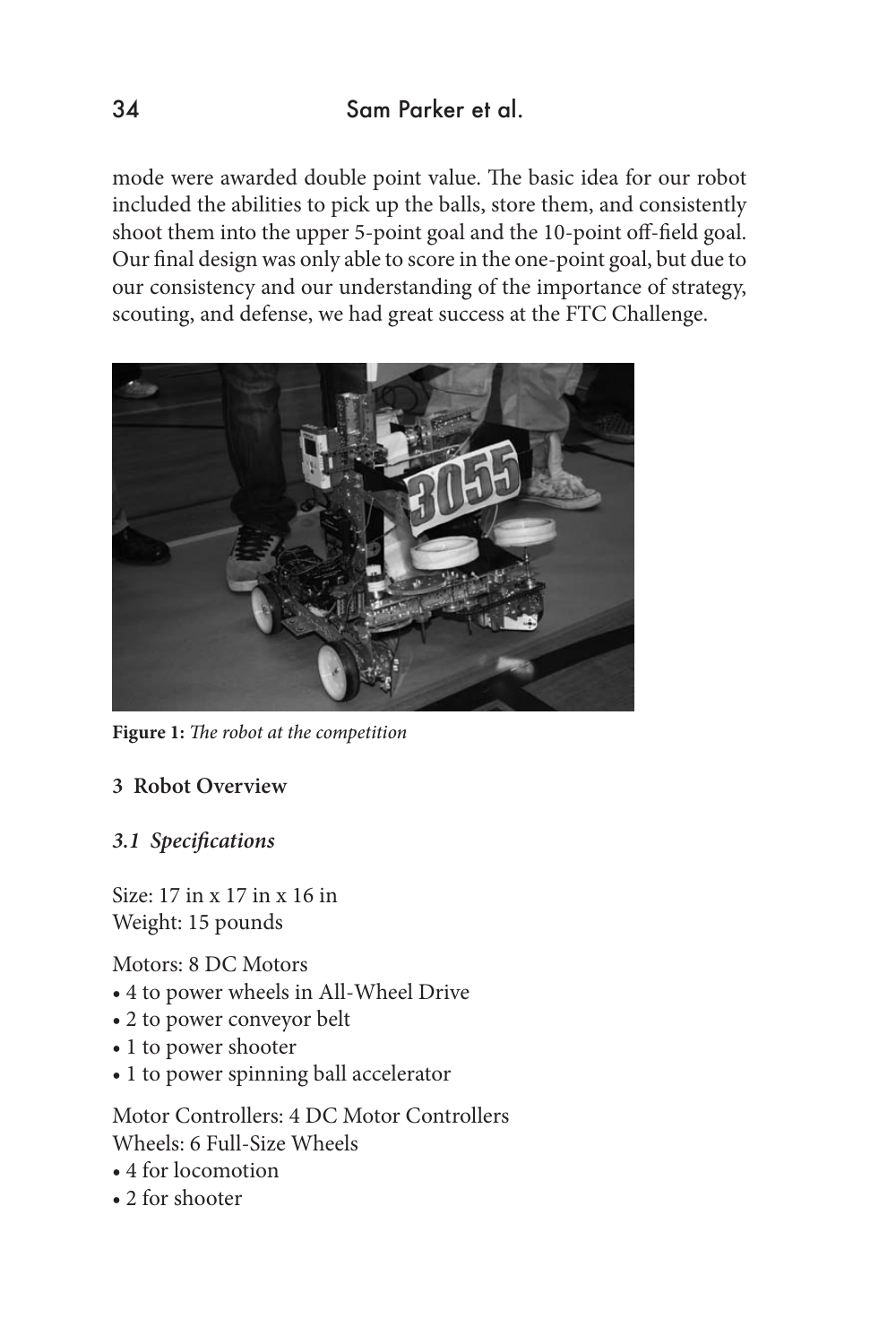### THE MENIO ROUNDTABLE 35

#### *3.2 Key Features*

The first main part of our robot was the conveyor belt. It enabled us to lift the balls to the storage area and the path to the shooter. Figure 2 shows how we mounted the polycarbonate material in a way that allowed it to flex while still keeping pressure on the ball moving upwards. The polycarbonate is only attached to the frame of the robot at the bottom, so the top can move up to an inch to accommodate a ball coming up the conveyor belt. The DC motors used to power the conveyor belt are also visible to the left of the belt. The black plastic was added to ensure that balls did not fall out the sides of the conveyor belt while traveling up.



**Figure 2:** *Conveyor belt*

The next main element of our robot was the storage box used to hold the balls on the robot. It was mounted near the top of the robot so that once the balls were released they could roll to the shooter using gravity, gaining momentum and eliminating the need for another motor. Balls exit the top of the conveyor belt and fall directly into the box, which can hold up to five balls. In Figure 5, the hole seen in the bottom of the box on the left side allows balls to fall into the path towards the shooter. This easy design worked very well for us, even though we could not regulate when the balls would fall through.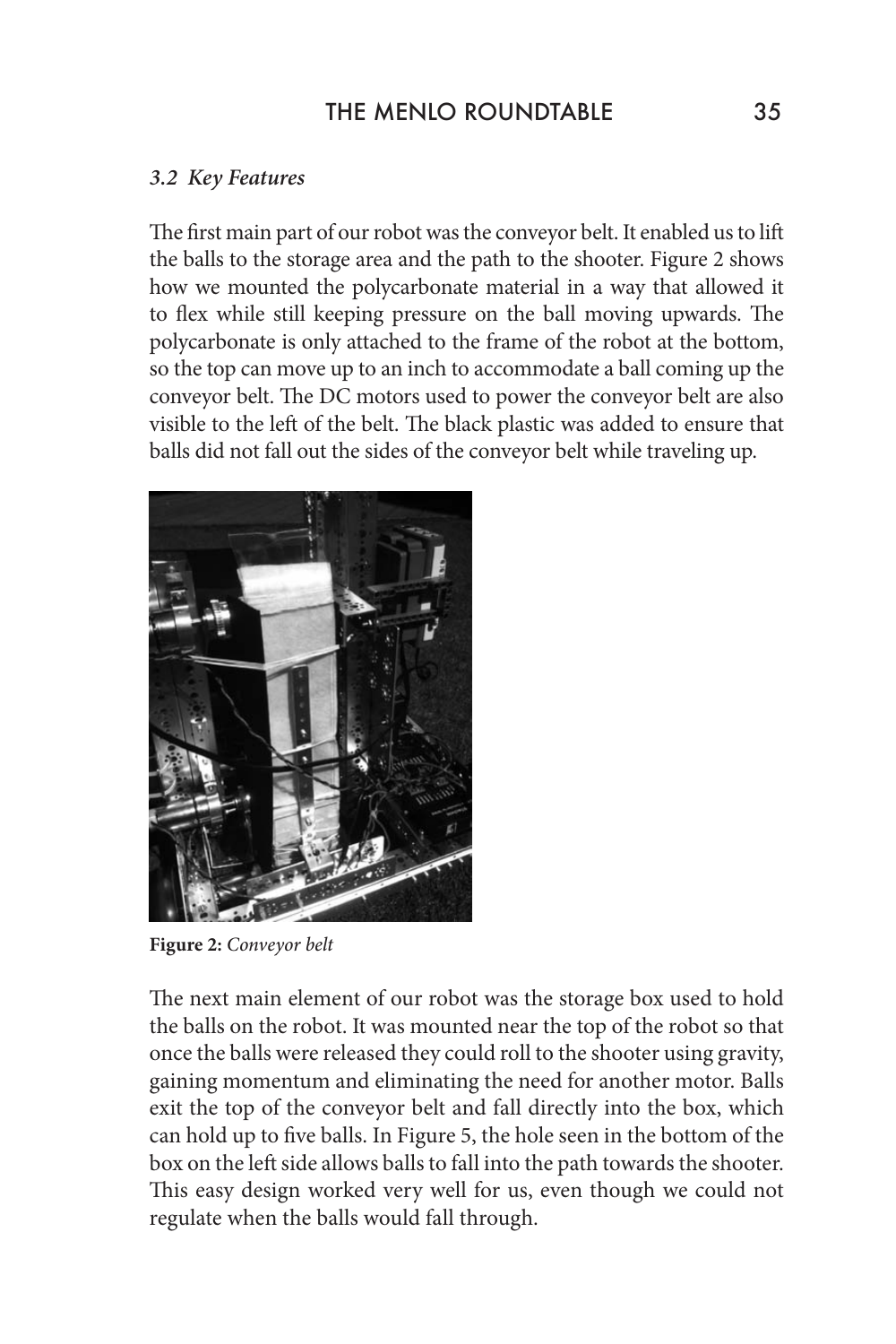

**Figure 3:** *Storage box*

The last critical part of the robot was the shooter. The shooter operated on the same principle as a baseball pitching machine: two wheels spin very fast in opposite directions so that when a ball rolls between the wheels, it is shot out at a high speed. For this design to work, we needed to make sure that the wheels had just enough space between them to fit a Whiffle ball, but not so much that the ball could avoid one of the wheels and not be properly shot out. We also needed to gear the wheels 9-to-1 against the motor to make sure that they spun fast enough. It turned out that the only way to meet both of these criteria with the gears and wheels we had was to use a chain and sprockets to connect one wheel to the other. The chain, which can be seen in the bottom right of Figure 4, was the most troublesome part of the robot. In order to work it needed to fit perfectly onto the sprockets, but our chain was a little too loose and kept falling off. Because of this and the fact that our gearing system had too much friction, the shooter often got jammed, damaging the motor. We ultimately decided to get rid of the shooter by removing the left wheel, as seen here. This way the balls could just roll out of the front of the robot into the one-point goal.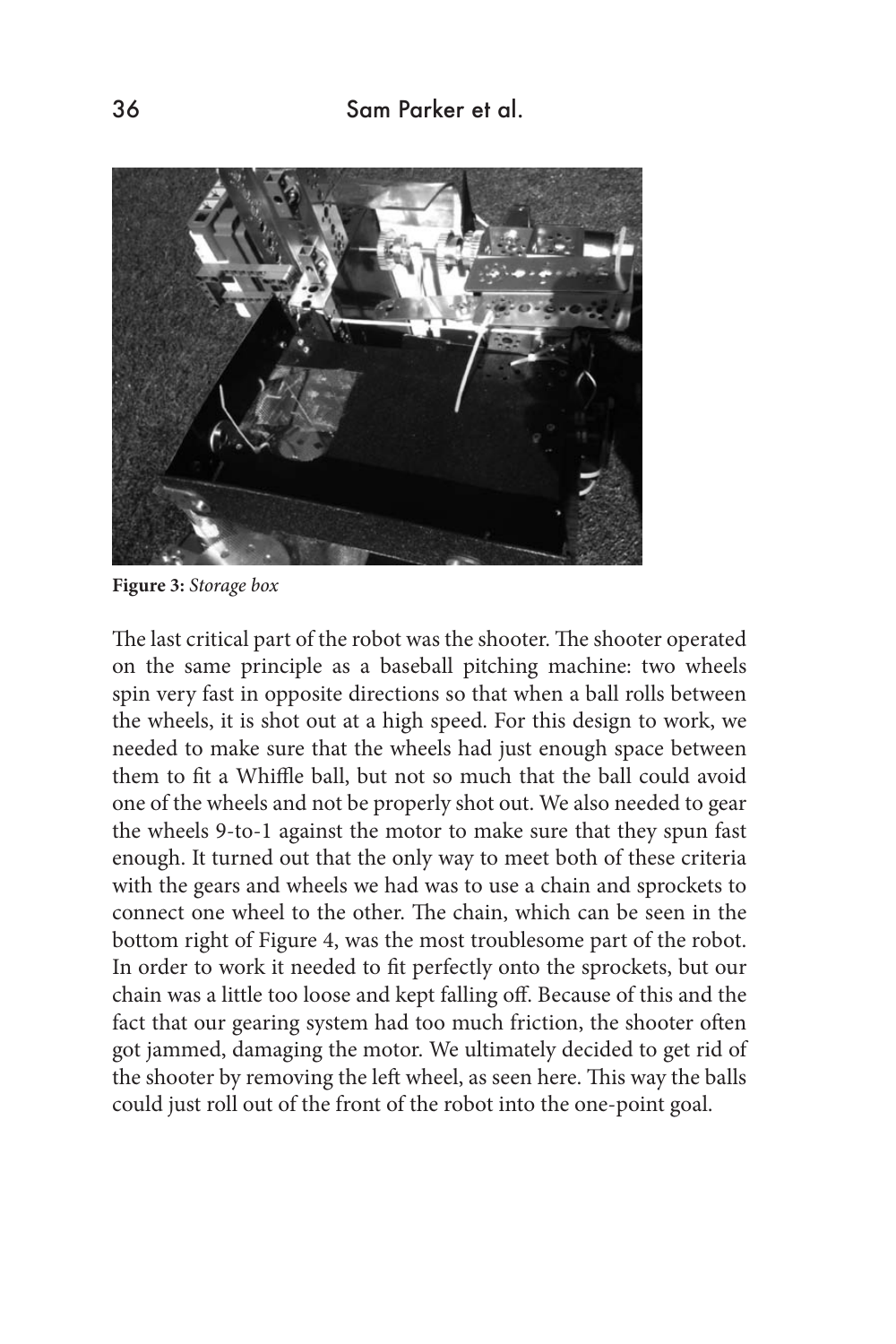

**Figure 4:** *Shooter*

#### **4 Design Strategy**

Our design focused around our shooter, which we expected to be able to shoot into the off-field goal. In order to make this possible, our first problem was being able to pick up balls and raise them so that we could store them high on the robot before shooting them out near the bottom. Our solution was to create a conveyor belt out of non-stick material that pinched the balls and raised them to the top of the robot. On one side of the passageway was a belt of non-stick material powered by a DC motor at each axle. On the other side was a polycarbonate board covered with a layer of nonstick that was mounted to the main frame only at the bottom. The passageway was not quite large enough to fit a ball all the way up, thus forcing the polycarbonate to bend and keeping pressure on the ball. In this way we were able to get enough tension on the ball to raise it with the conveyor belt.

We had trouble getting the balls to get caught on the conveyor belt, so we added an extra DC motor with more non-stick material attached to shoot the balls towards an incline into the conveyor belt. This worked by applying a lot of small forces on the ball in the form of spinning pieces of fabric, with the end result of greatly accelerating the ball towards the conveyor belt.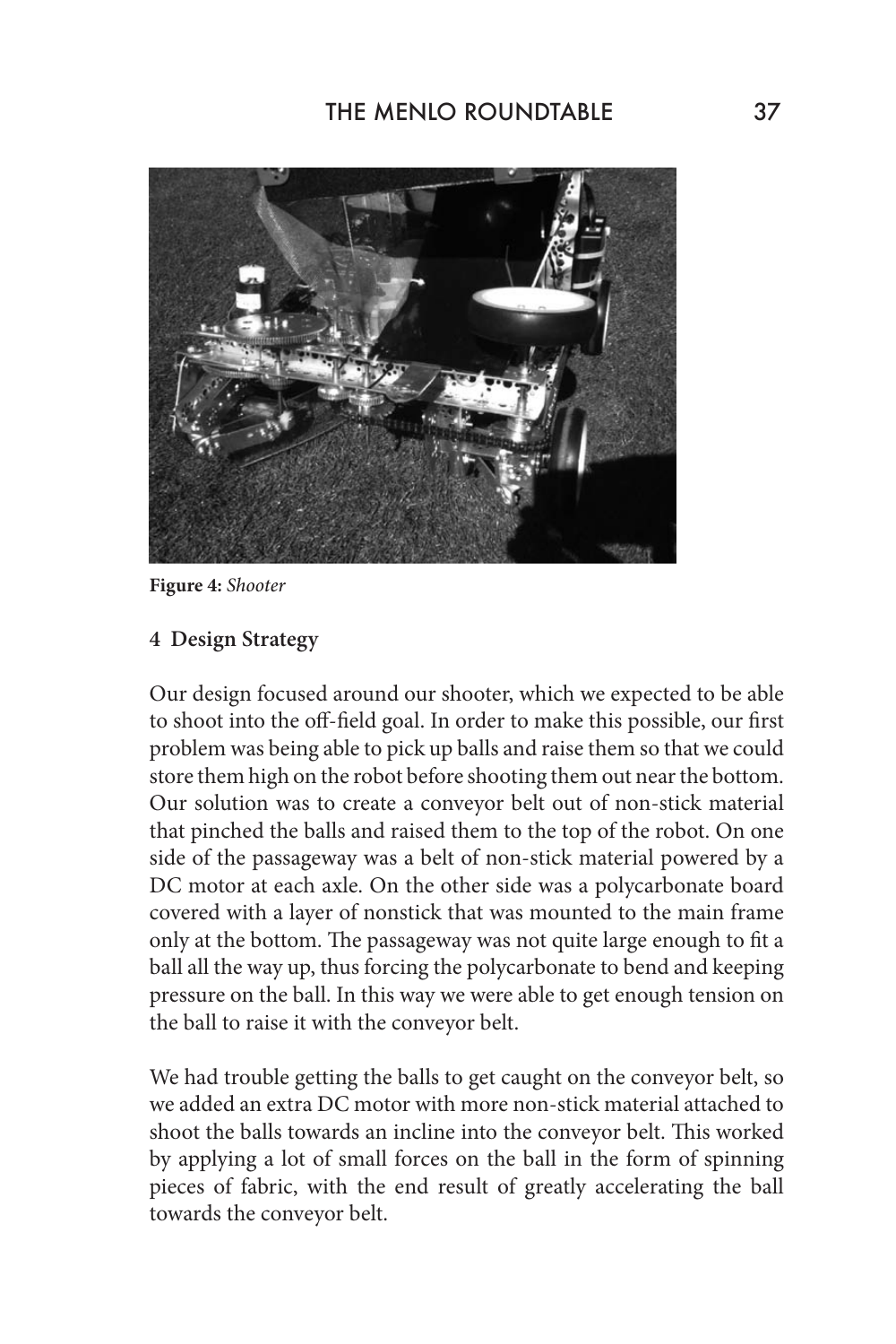#### 38 Sam Parker et al.

The storage space for the balls went through many different theoretical designs. Our first idea was just to build a box of plastic that could hold about eight balls, with a hole in the bottom where balls could drop through to the shooter. Then we thought this was not effective enough at holding balls, so we drew up a system of rails that could transport the balls downwards in either a spiral or a snake pattern to the shooter. That, we decided, was far too complicated, so we also considered a straight rail from the top of the conveyor belt to the shooter, which would be fast but couldn't hold many balls. Eventually we came back to the box idea and finally built and mounted the box onto our robot.

Lastly, we experimented with a number of ways to feed the balls into the shooter. Our main problem was that the hole in the box was not in line with the center of the shooter where the balls would have to end up. One of the proposals was a bent plastic ramp between the hole in the bottom of the storage box and the shooter. We weren't able to secure our plastic to the robot in a way that would make this possible, so we next thought of trying to bend metal rails to guide the balls to the shooter. However, the rails proved unbendable, so we tried to use a loose net to funnel the balls straight to the shooter. The net was too loose, however, and ended up just catching the balls in a slack spot and not getting them to the shooter at all. We finally decided on a net to let the balls run sideways and down from the hole in the box to a plastic ramp, which led into the shooter.

The shooter was always a source of trouble to our team because of the friction in so many spinning axles. Also, the chain and sprockets did not mesh as tightly as we wanted, so the chain was liable to slip off the sprockets or jam in the teeth. After borrowing some lubricant from another team, we were finally able to get our shooter working smoothly. However, the shooter was almost parallel to the floor, so it wasn't able to shoot into the off-field or high goals. For our first match, we planned on using the shooter to shoot balls into the low goal, but the balls ended up going much too far or rolling out of the low goal. Since we didn't need the balls to be shot into a goal on the ground, we just took a wheel off the shooter and took its coding out of our programs. This way, the balls could simply roll out of the front of the robot straight into the low goal. Although anti-climactic, this strategy ended up being our best way of scoring points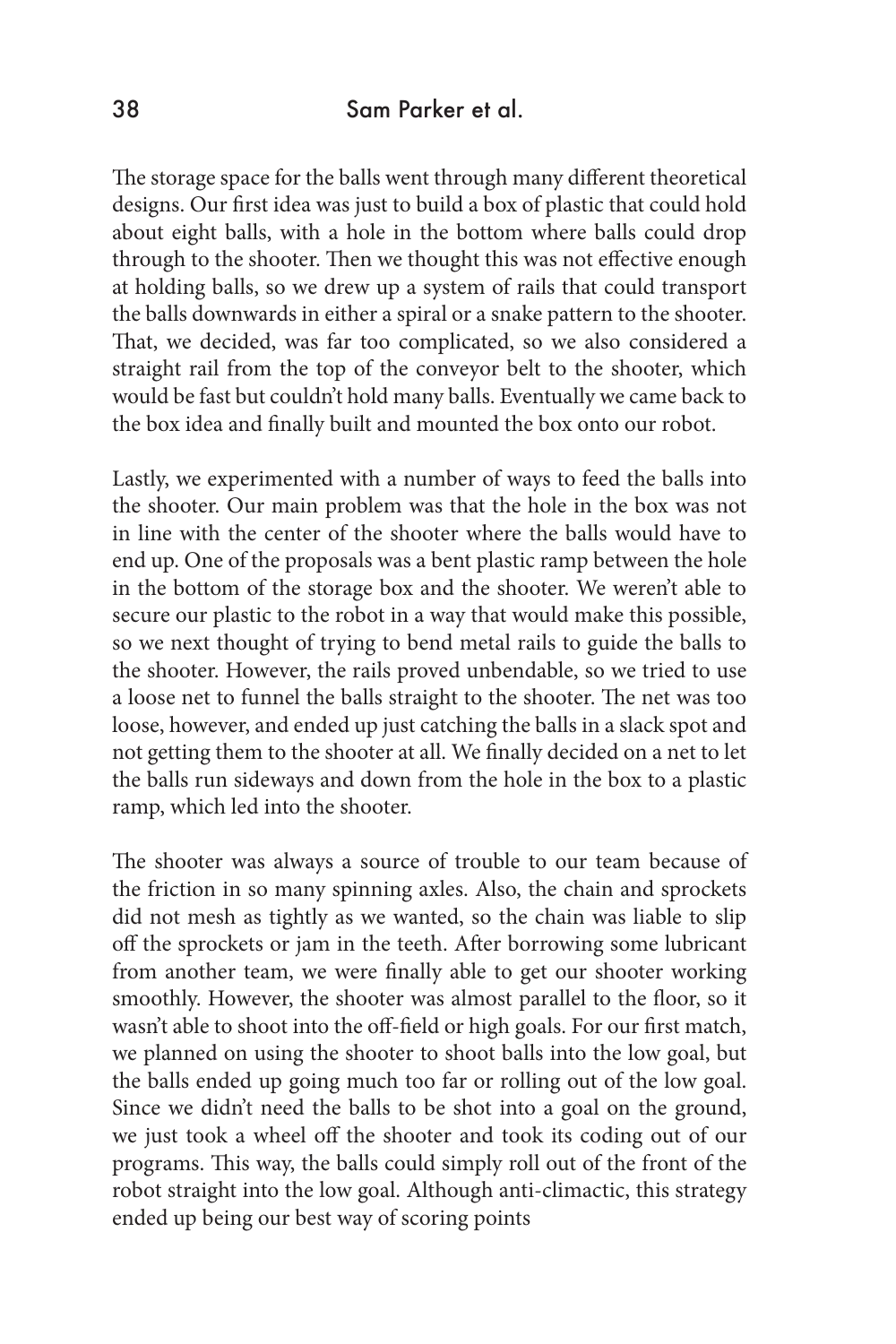#### **5 Software Strategy**

Our autonomous program was designed to move the robot directly towards the center goal and unload all our balls into the one-point goal. We decided on this strategy because the one thing our robot could do consistently was move and let balls roll out of the front end. We thought it was more valuable to get five balls into the low goal than to try to hit an elbow and release the ball chute, because the balls would be worth an additional five points at the end of the match. Our program coded for each of the wheels independently using wait commands, as that was the easiest way to make adjustments on the go. Our robot would immediately pivot about ten degrees to the left, then move forward for three seconds to stop right in front of the low goal. This movement jostled free the balls we had stored in the storage box, so they would fall through the hole and roll out the front of the robot.

The main objective of our tele-op code was simply to code for each function of the robot with a separate area of the controller. First, we set all the wheels to respond to one joystick to keep things simple for our driver. A few of the functions of the robot we decided should always be running during game play; these included the spinning ball pusher and the conveyor belt, so those were set to start running at 100 percent from the beginning of the program and never stop. Other functions, like the shooter, were more advantageous when turned on and off, so we had separate buttons on the controller. One set the shooter to 100 percent power, one set it to 50 percent power, and one turned it off. When we eventually decided to dismantle the shooter, we deleted all of the code to run it. Our tele-op program worked to perfection in all matches.

#### **6 Robot Characterization**

In order to create the graph in Figure 5, we had our robot run for four seconds at a certain power level on all wheels. We measured the distance that the robot traveled in those fours seconds, and then used that value to calculate the robot's average speed in feet per second. The averaged values shown in the graph below are an average of the three tests run at each power level.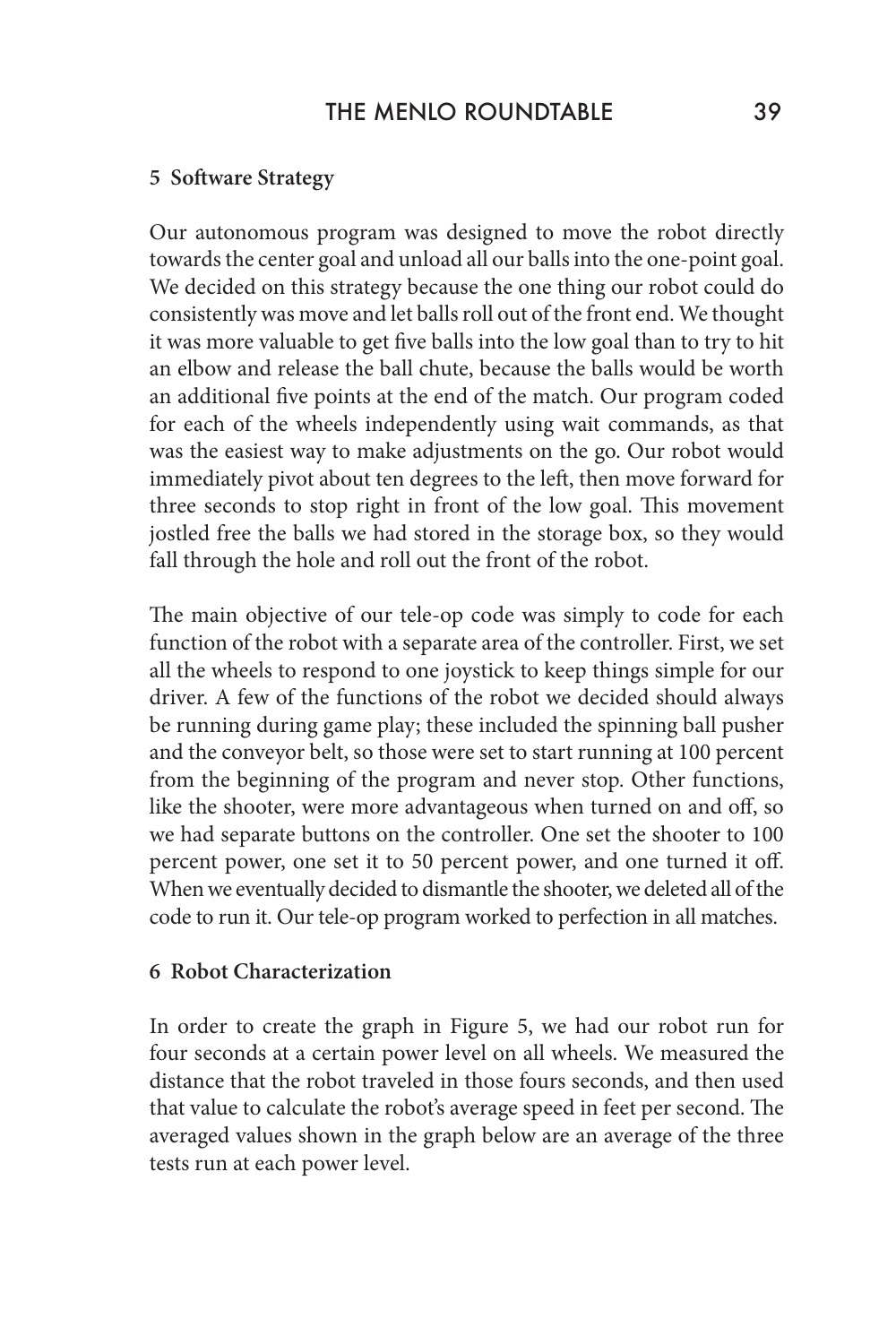

**Figure 5:** *Speed vs. Power*

#### **7 FTC Result**

Our robot came into NorCals without any testing, so we were learning on the fly. In our four qualifying matches, we won two and lost two, but one of our losses was originally a win before the head referee overturned a disqualification for the other team. We finished in 19th place out of 34 teams. We had a number of problems during the day that affected our design. In our first match, a plastic piece of the robot got caught in the foam floor of the arena so that our robot could only move backwards. Our driver then accidental backed it into a wall, hitting the power switch and turning off our robot mid-game. We corrected this after the match by raising the robot to give it more clearance and moving the power switch to a more protected position. We also ran into problems with our shooter in the early going and decided to take it off and change our strategy a little. Removing the shooter was a last-minute decision but it turned out to be a good one. Rather than shoot the balls, we dropped them into the goal during the autonomous stage. We also had some problems with the ramp to the conveyor belt because balls got jammed inside, making it impossible to pick up and shoot any loose ones in the field. We had to rely on our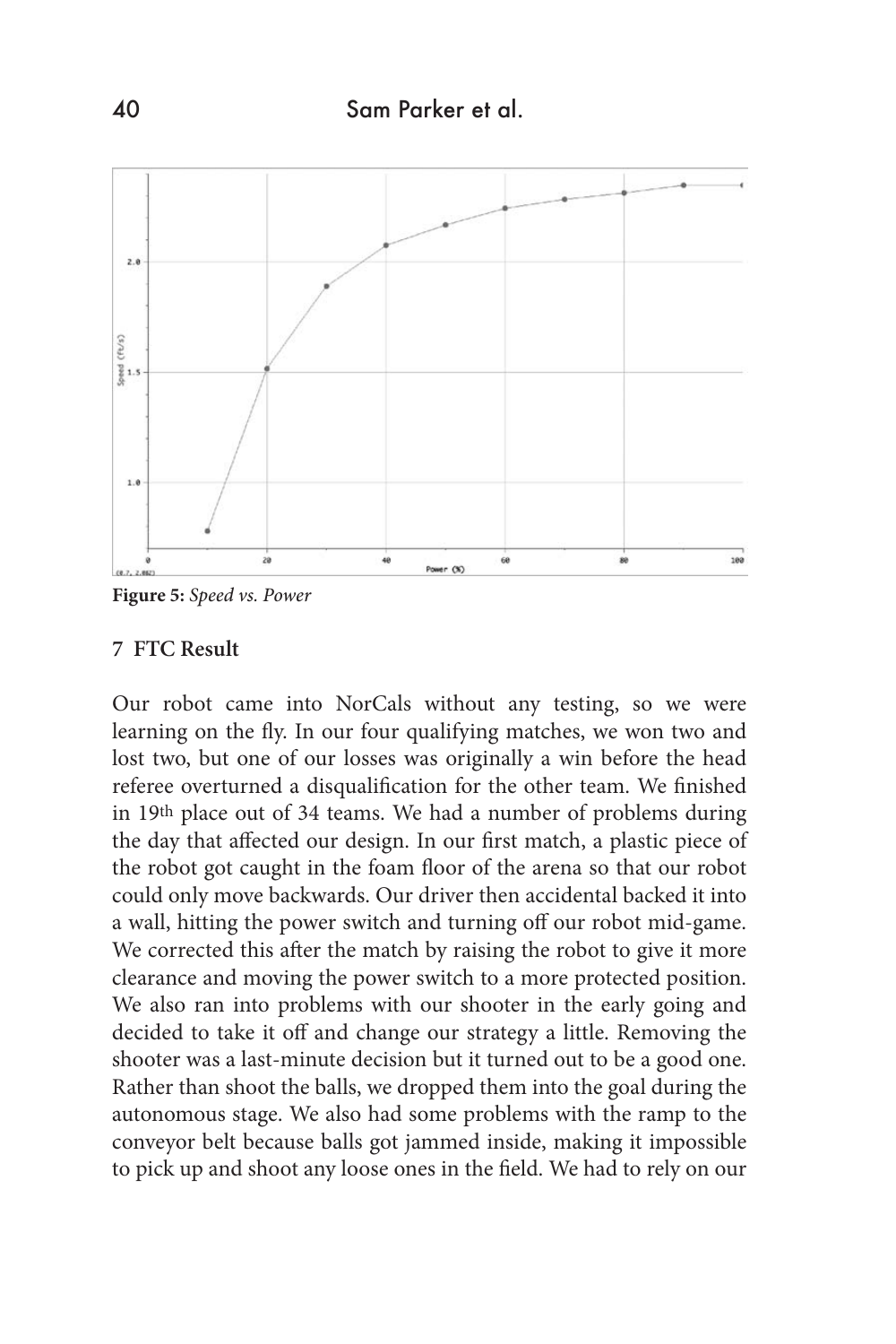four preloaded balls and our teammate's balls for points, which in the end was not a reliable enough strategy to win.

#### **8 Conclusion**

From our experiences in class and at NorCals we learned a lot about what we should have done in building our robot. First, we made our robot too complex, causing it to be very unreliable and prone to failure. After NorCals we realized that the simplest robots were the most successful, so we should have designed the robot in the first place to only go for the one-point goal. By removing the need for a shooter and a space-hogging conveyor belt, we could have made the robot much more reliable and efficient. Although our tele-op software was consistent, our autonomous program was inconsistent and only ran for about 12 seconds. We now realize that autonomous was crucial to win matches because all points scored are worth double. If we could rewrite our software now we would make a consistent program that dropped all the preloaded balls into the 1-point goal. After scoring, the robot would back up to hit the ball chute lever for another 5 points. If we had gotten this down, we could have scored 21 points in autonomous mode, which alone would have been enough to win several of our matches. Strategy was even more important than we had thought, and we ended up spending most of our time at NorCals scouting other teams. By scouting other teams we were able to defend against their strengths both in tele-op and autonomous modes with great success.  $\bullet$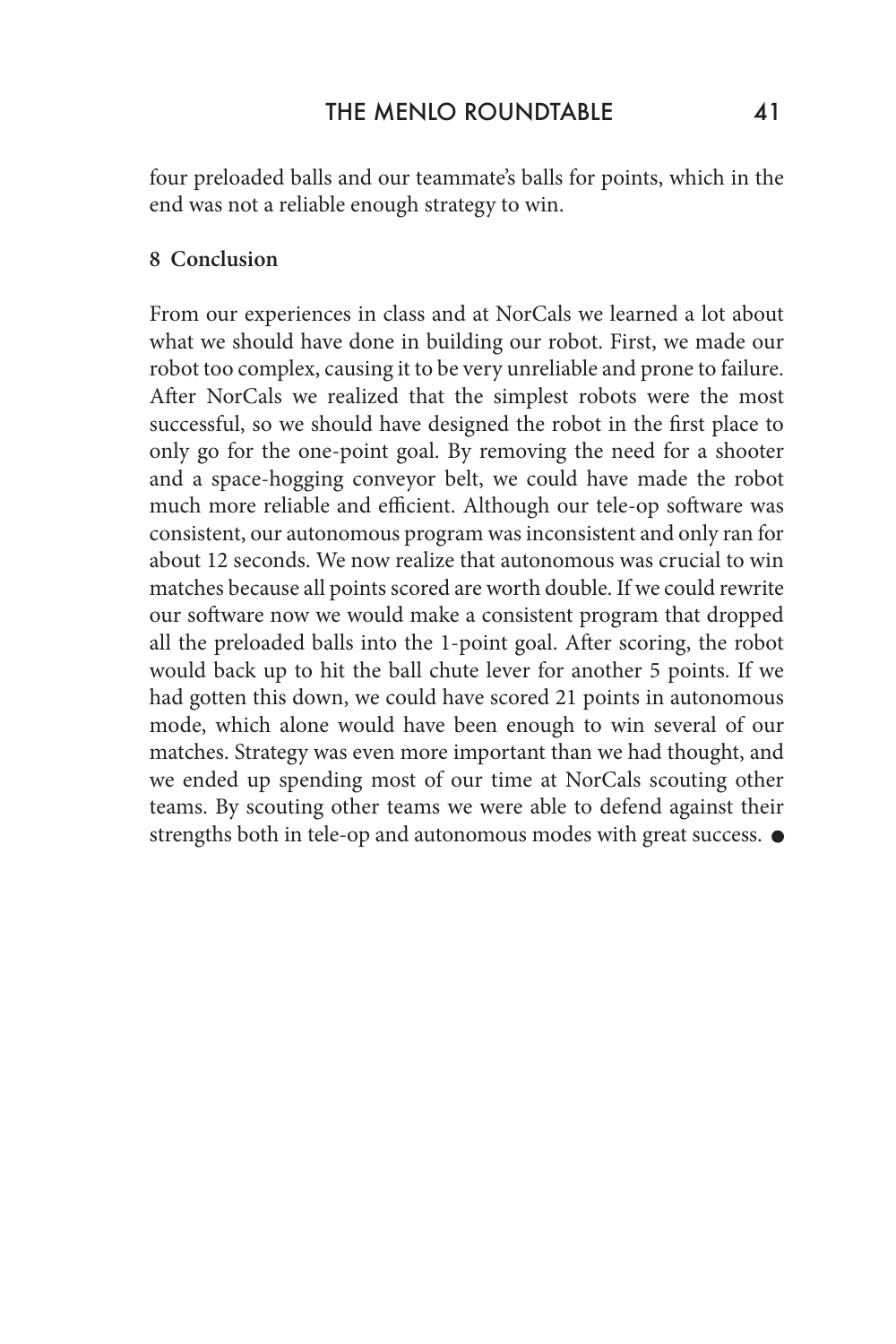# **9 Appendix**

| <b>Bill of Materials</b><br>FTC Robot, Team 3055 Menlo School<br>2/18/10<br>$\bullet$<br>$\bullet$ |          |                                                    |                          |                   |                  |              |
|----------------------------------------------------------------------------------------------------|----------|----------------------------------------------------|--------------------------|-------------------|------------------|--------------|
| Level                                                                                              | Part No. | Description                                        | Quantity                 | U/M               | <b>Unit Cost</b> | <b>Total</b> |
| $\mathbf{1}$                                                                                       | W739074  | <b>TETRIX</b><br>Tubes                             | $\overline{\mathcal{L}}$ | 80mm              | \$1.58           | \$3.16       |
| $\mathbf{1}$                                                                                       | W739073  | <b>TETRIX Flat</b><br>Building<br>Plates           | 3                        | each              | \$5.98           | \$17.94      |
| $\mathbf{1}$                                                                                       | W739069  | <b>TETRIX</b><br>Channel                           | $\overline{4}$           | 416mm             | \$7.98           | \$31.92      |
| $\mathbf{1}$                                                                                       | W739068  | <b>TETRIX</b><br>Channel                           | 3                        | 288mm             | \$11.98          | \$35.94      |
| $\mathbf{1}$                                                                                       | W739067  | <b>TETRIX</b><br>Channel                           | 5                        | 160mm             | \$7.18           | \$35.90      |
| $\mathbf{1}$                                                                                       | W739066  | <b>TETRIX</b><br>Channel                           | 5                        | 96mm              | \$5.58           | \$27.90      |
|                                                                                                    | W739065  | <b>TETRIX</b><br>Channel                           | $\mathbf{1}$             | 32mm              | \$4.78           | \$4.78       |
|                                                                                                    | W739070  | <b>TETRIX</b><br>Flat Bars                         | $\overline{2}$           | 288mm             | \$4.38           | \$8.76       |
|                                                                                                    | W739057  | 12V<br>Rechargeable<br>NiMh<br><b>Battery Pack</b> | $\mathbf{1}$             | each              | \$31.96          | \$31.96      |
|                                                                                                    | W739025  | <b>TETRIX</b><br>Wheel                             | 6                        | 3" diam           | \$15.96          | \$95.76      |
|                                                                                                    | W739088  | <b>TETRIX</b><br>Axles                             | 8                        | $100$ mm          | \$2.39           | \$19.12      |
|                                                                                                    | W735871  | <b>TETRIX</b><br>Axles                             | $\overline{2}$           | 250 <sub>mm</sub> | \$4.79           | \$9.58       |
|                                                                                                    | W739172  | <b>TETRIX</b><br>Axle Hubs                         | 14                       | each              | \$3.18           | \$44.52      |
|                                                                                                    | W739091  | <b>TETRIX</b><br>Bronze<br><b>Bushings</b>         | 15                       | each              | \$6.38           | \$95.70      |
|                                                                                                    | W739092  | <b>TETRIX Axle</b><br>Set Collars                  | 6                        | each              | \$1.58           | \$9.48       |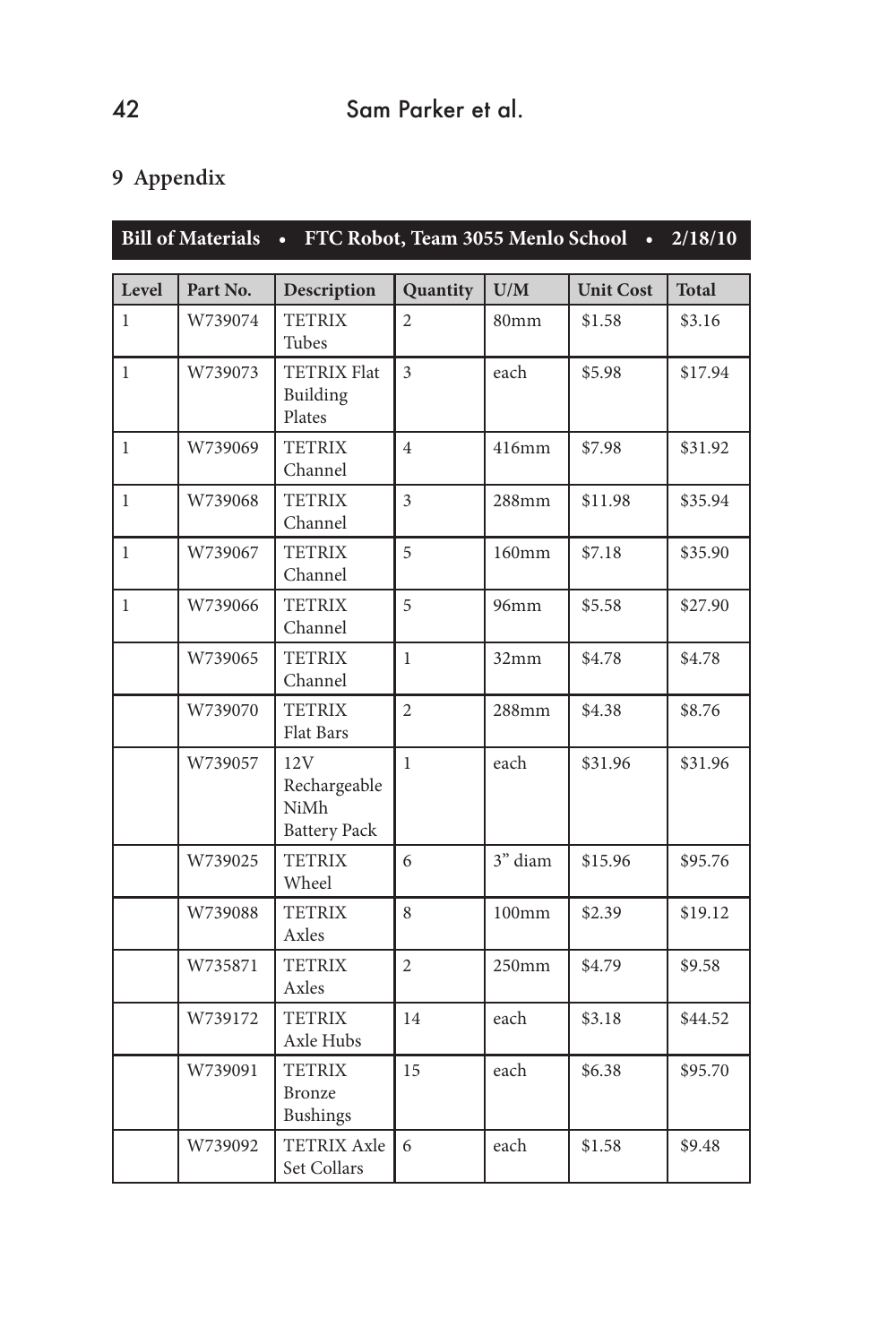### (continued)

| Level | Part No. | Description                                              | Quantity       | U/M       | <b>Unit Cost</b> | <b>Total</b> |
|-------|----------|----------------------------------------------------------|----------------|-----------|------------------|--------------|
|       | W739028  | <b>TETRIX</b><br>Gears                                   | 10             | 40-tooth  | \$9.98           | \$99.80      |
|       | W739085  | <b>TETRIX</b><br>Gear                                    | $\overline{c}$ | 120-tooth | \$23.96          | \$47.92      |
|       | W739171  | <b>TETRIX</b><br>Sprocket<br>Pack                        | $\overline{2}$ | 32-tooth  | \$13.98          | \$27.96      |
|       | W739173  | <b>TETRIX</b><br>Chain with<br>Links                     | $\mathbf{1}$   | each      | \$11.96          | \$11.96      |
|       | W739089  | <b>TETRIX</b><br>Motor Mount                             | $\overline{7}$ | each      | \$15.96          | \$111.72     |
|       | W739061  | <b>TETRIX Flat</b><br><b>Brackets</b>                    | 6              | each      | \$2.78           | \$16.68      |
|       | W739063  | <b>TETRIX</b><br>Servo<br>Joint Pivot<br><b>Brackets</b> | $\overline{2}$ | each      | \$4.78           | \$9.56       |
|       | W739062  | <b>TETRIX L</b><br><b>Brackets</b>                       | 18             | each      | \$2.38           | \$42.84      |
|       | W739090  | <b>TETRIX</b><br>Gear Hub<br>Spacer                      | $\overline{4}$ | each      | \$3.18           | \$12.72      |
|       | W739079  | <b>TETRIX</b><br>Motor Shaft<br>Hubs                     | $\overline{7}$ | each      | \$3.18           | \$22.26      |
|       | W739078  | <b>TETRIX Split</b><br>Clamps                            | $\overline{3}$ | each      | \$3.18           | \$9.54       |
|       | W739097  | Socket Head<br>Cap Screws                                | 60             | 1/2"      | \$0.09           | \$5.26       |
|       | W739098  | Socket Head<br>Cap Screws                                | 29             | 5/16"     | \$0.10           | \$2.77       |
|       | W739094  | <b>TETRIX</b><br>Kep Nuts                                | 79             | each      | \$0.02           | \$1.86       |